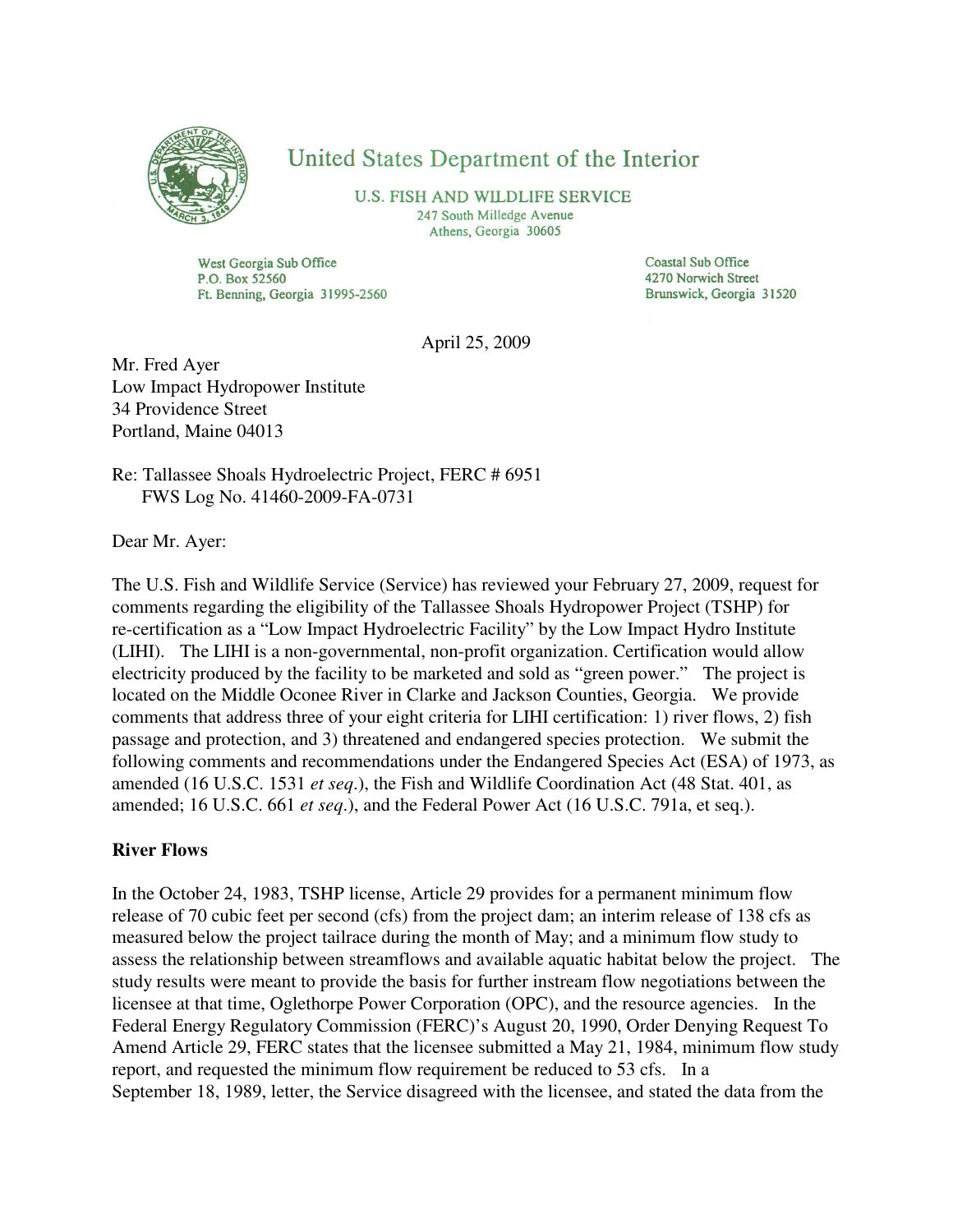study did not support the licensee's request to amend the minimum flows. After reviewing the variable study conditions in the licensee's study plan that resulted in variable fish capture efficiency, and the October 24, 1983, license conditions, FERC denied the licensee's request to amend Article 29, and ordered the original license requirements to stay in effect due to a lack of data.

You mention in your February 27, 2009, letter that the minimum required flow is 58 cfs. We are not aware of any FERC action subsequent to the 1990 denial. Therefore, the licensee should be passing a minimum flow of 70 cfs instead of 58 cfs (excluding the 138 cfs during the month of May).

## **Fish Passage and Protection**

Several dams downstream of the TSHP serve as present-day barriers to upstream passage of migratory fish species. We are not aware of post-construction location records for diadromous fish species above a series of large hydroelectric facilities that are located downstream of the project (Sinclair and Wallace Dam Projects). However, the Service is developing an American Shad Management Plan for the Altamaha River Basin, Georgia, along with the Georgia Department of Natural Resources and the National Marine Fisheries Service. American shad (*Alosa sapidissima*), a diadromous species, are currently located below Sinclair Dam.

The Service is also a member of the Robust Redhorse Conservation Committee, a voluntary stakeholder partnership charged with the overall responsibility for directing the recovery of the robust redhorse (*Moxostoma robustum*). The RRCC is developing a Robust Redhorse Management Plan for the Oconee River. The robust redhorse, a Federal Species of Concern and a State-endangered species, is currently located below Sinclair Dam between Milledgeville and Dublin, Georgia.

While the robust redhorse and American shad are not currently in the project area, future recovery activities may include reintroducing these species to the Oconee River drainage above Wallace Dam. If the project is re-certified, we recommend the applicant continue to submit documentation relating to the status of the robust redhorse and American shad recovery activities as they may or may not affect the facility.

## **Threatened and Endangered Species Protection**

The Service would not expect the continuing operations of this existing project to affect federally-listed species in Clarke and Jackson Counties, Georgia. However, the State-listed Altamaha shiner (*Cyprinella xaenura*) is currently found in Clarke County. The Georgia Department of Natural Resources (770.918.6411) can be contacted for more information regarding this species.